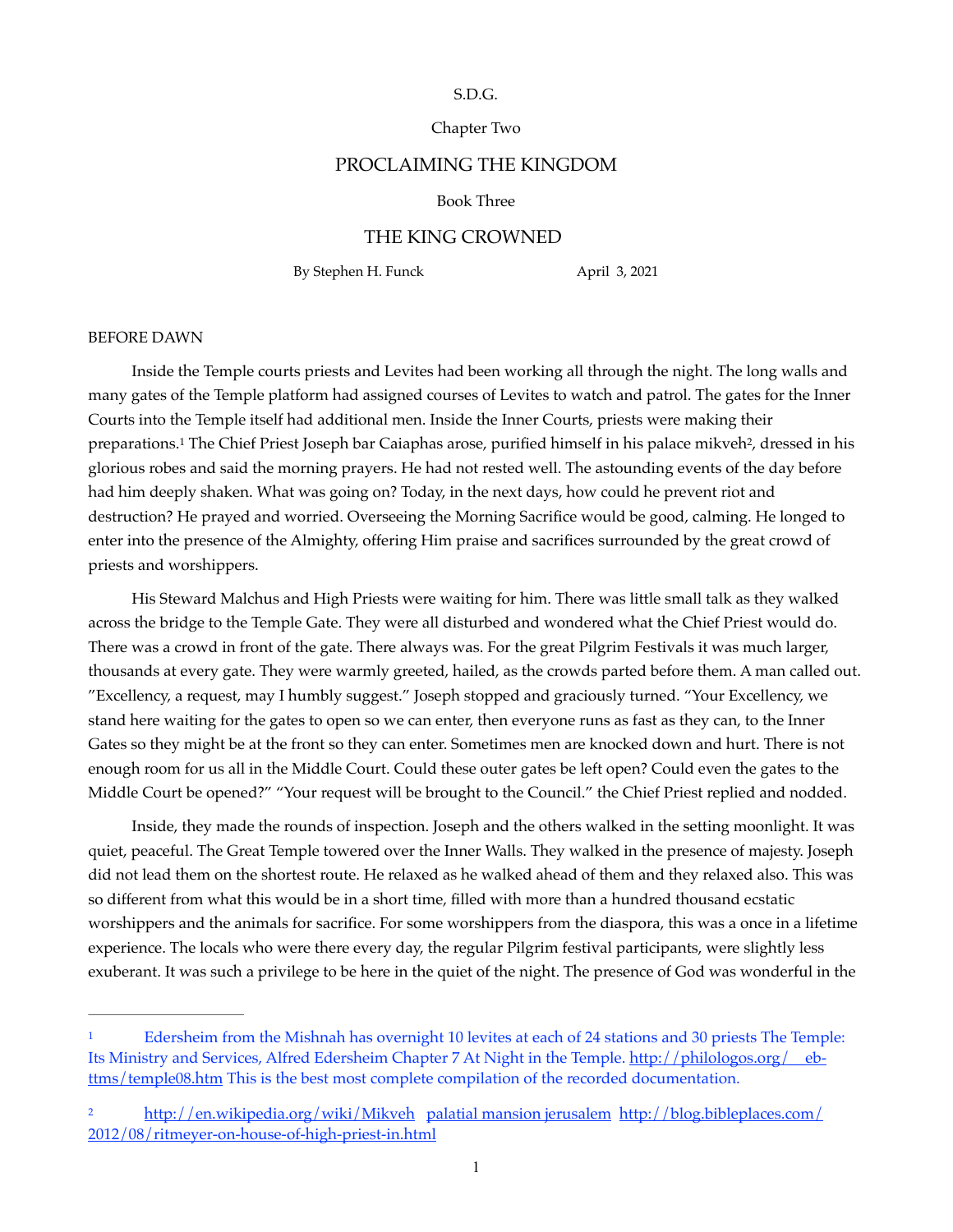quiet, yet the presence of the Lord lifted high on the thunderous praises of the multitude was great in a different way. Joseph got to experience both.

Joseph ascended the Great Altar, twice the height of a man. He thought how the whole Altar would be aflame when the fat of the Passover lambs was burning, flames leaping high and great heat. The four fires looked so small now. He feasted his eyes on the Golden Vine above, around the open doorway. Gold and more gold, with more to come. The stones were pure white, gleaming. It almost seemed a shame to cover them with more gold. He ascended the steps alone to the Porch and entered the Holy Place. Two lamps on the Great Lampstand still burned. Would they last a little while longer? He prayed near the Incense Altar, before the Holy of Holies, what glorious privilege. He was able to enter here because he was the Chief Priest making official inspection. He prayed. He relished prayer in the House of the Lord, near the Throne of the Almighty God, Lord of Lords[.](#page-1-0) He turned and inspected the Showbread Table<sup>[3](#page-1-0)</sup>. It was ready to be carried onto the Porch. As he walkedhe greeted the musicians and singers. Since this was Festival, the full number<sup>[4](#page-1-1)</sup> were present. Some would be at the steps of the Nicanor Gate<sup>[5](#page-1-2)</sup>, the rest would be on the roofs around the Middle Courts so the great crowds in the Outer Courts could participate. Finally he inspected the lamb, washed and brushed, beautiful.

<span id="page-1-7"></span><span id="page-1-6"></span><span id="page-1-5"></span>The Chief Priest consulted the captains of the security forces. All were in place and ready. The entire Watch and those available from the Army had been called up. The day before that mad prophet and his hoards of followers ravaged the Temple. This day as the gates were opened, the Watch and Army were posted around the Temple Courts. Many were on the parapets overlooking the multitude. The clear purpose was to intimidate the crowds. The watch numbered a legion and was a trained auxiliary. Some of the army and half the cavalry were guarding the Arabian frontier. Many from Herod Antipas', Phillip's and Lysanias' armies were attending the Feast. They could be called up. The total would be over four legions. The Roman cohorts at the Palace and Tower of Antonia made a small addition. They did not want tragedy. The image of tens of thousands dead and dying in the Temple Courts was horrible. Moreover they were not confident their own forces would be loyal. Yeshua had called the Master of the Sacred Oil back from the dead. Many, some even in high places, were excited, hoping, fearing he was the Messiah. Had he come to overthrow everything, everyone, and take the throne as ruler of all the world? Was he self deluded? What would he do? What would his followers do?

<span id="page-1-9"></span><span id="page-1-8"></span>The door to the Chamber of the Hearth<sup>[6](#page-1-3)</sup> opened for them. It was an especially warm and encouraging greeting as they met. The High Priest told them to carry on with the lots. The officer in charge, Matthew ben Samuel<sup>7</sup>had already made his official inspection. The cleaning the Great Altar and lighting the four fires,

<span id="page-1-0"></span><https://en.wikipedia.org/wiki/Showbread>[3](#page-1-5)

<span id="page-1-1"></span>Edersheim has 120 trumpets Chapter 8 The Morning and the Evening Sacrifice The Temple Music [http://philologos.org/\\_\\_eb-ttms/temple08.htm](http://philologos.org/__eb-ttms/temple08.htm) <http://en.wikipedia.org/wiki/Psaltery> Scholars think the music that sounds the closest to the music of the Temple is from the MarThomast Churches of South India. A Jewish community was there and traded with Rome through Judea. The church claims to date from the disciple Thomas and kept the most ancient forms of worship. [http://marthoma.in/musicgalleries.](http://marthoma.in/musicgalleries) What we consider old Jewish and Christian music is known to date from centuries later.

<span id="page-1-2"></span><http://www.ritmeyer.com/2010/12/14/the-beautiful-gate-of-the-temple/> [5](#page-1-7)

<span id="page-1-3"></span><sup>6</sup> [https://www.chabad.org/library/article\\_cdo/aid/144601/jewish/The-Hearth.htm](https://www.chabad.org/library/article_cdo/aid/144601/jewish/The-Hearth.htm)

<span id="page-1-4"></span>tractate Shekalin (5.1) [7](#page-1-9)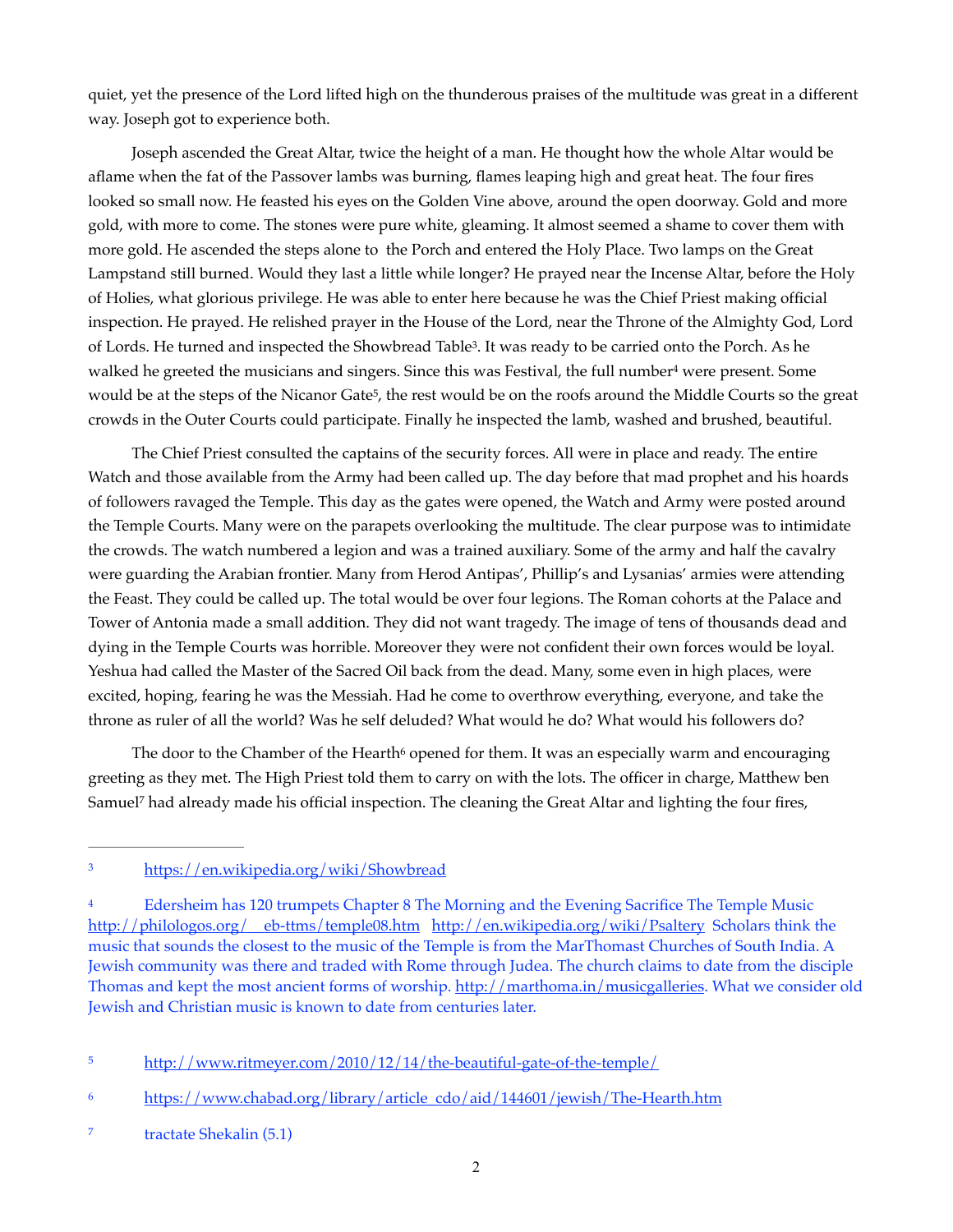<span id="page-2-3"></span>assigned by the first lot, had been accomplished.<sup>[8](#page-2-0)</sup> The second lot was being cast for cleaning the Lampstand, Incense Altar and killing the lamb. When he was chosen, the twelve standing closest to him became his assistants.

The call was made: "Is the sky lit up as far as Hebron?" The trumpets blew three blasts. summoning the people and announcing that the morning sacrifice was about to be offered. The gates were opened and the crowds poured in, with restrained, serious jostling. The Inner Court of Priests filled in with priests far back along the sides of the Temple. A thousand great ones, powerful, claimed their rightful places before them on the lower level, Court of Israel. Through the Nicanor Gate, down fifteen steps, the Middle Court was thronged with ten thousand more. The women, authorized, were escorted to the balcony around the Middle Court. The great masses of worshippers filled the outer courts. Those closest to the gates did get a glimpse inside. The heralds, musicians, were arrayed high above, atop the walls of the inner courts. The heralds repeated the words of the liturgy said inside. More than 150,000 joined in worship with great joy, emotion, excitement. Here and there on the rooftops in the city and on the heights of the hills around others joined in from the distance. Even when the expansion was complete there would never be enough room for them all.

With great dignity and ceremony the lamb was killed. Lambs never protested. The crowds cheered. The priest who killed the lamb went into the Holy Place to trim and refill the lamps. With his assistants, he cleaned and prepared the Incense Altar with fresh figwood coals from the Great Altar, while the lamb was prepared. Except for the few nearby, people were not able to actually see what was going on. It was enough. Almost better, more spiritually powerful, to join in the mind's eye. They all knew what was happening. In the mind, they were there, personally. Joseph stood in the midst of all the actions and supervised. All was done under his authority. He relaxed, all was properly done. He saw the crowds nearby and heard the great throng beyond the walls, thunderous praise. It is good to stand in the house of the Lord. How blessed it is!

<span id="page-2-4"></span>They assembled in the Chamber of Hewn Stones<sup>[9](#page-2-1)</sup> for the casting of the third and fourth lots. A young priest was selected for the third. He would never again be eligible and the oldest priests were disappointed. They might never have the high honor of burning the offering of incense and offering the prayer. They surrounded him and quizzed him about how accurately he knew the words of the prayers. The fourth lot was placing the pieces of the sacrifice on the fire, offering the meal and drink offerings.

<span id="page-2-5"></span>The crowds heard the sound of the Magrephah<sup>[10](#page-2-2)</sup> and knew the priest of the third lot was entering the Holy Place for the most sacred portion of the morning sacrifice. The Levitical choir took their places on the steps of the Nicanor Gate to sing the psalm. The crowds were hushed, trying to hear. At the command, "The time of

<span id="page-2-2"></span><sup>[10](#page-2-5)</sup> No one recorded what this was, perhaps a gong.

<span id="page-2-0"></span>The best popular source is Leen & Kathleen Ritmeyer "The Ritual of the Temple in the Time of Christ, [8](#page-2-3) ISBN 965-220-452-8 Carta Jerusalem 2002 It is based on "The Temple: Its Ministry and Services" by Alfred Edersheim. The Talmud has detailed information but it is disorganized with omissions. We know what Scriptures where read each day but do not know when, where from or by whom they were read.

<span id="page-2-1"></span>The Chamber of the Hewn Stone when the interior was finished was the most glorious chamber in the whole complex. The Sanhedrin meet there. [http://jewishencyclopedia.com/articles/14303-temple](http://jewishencyclopedia.com/articles/14303-temple-administration-and-service-of)[administration-and-service-of](http://jewishencyclopedia.com/articles/14303-temple-administration-and-service-of) <https://torah.org/learning/templetour-class9/?printversion=1>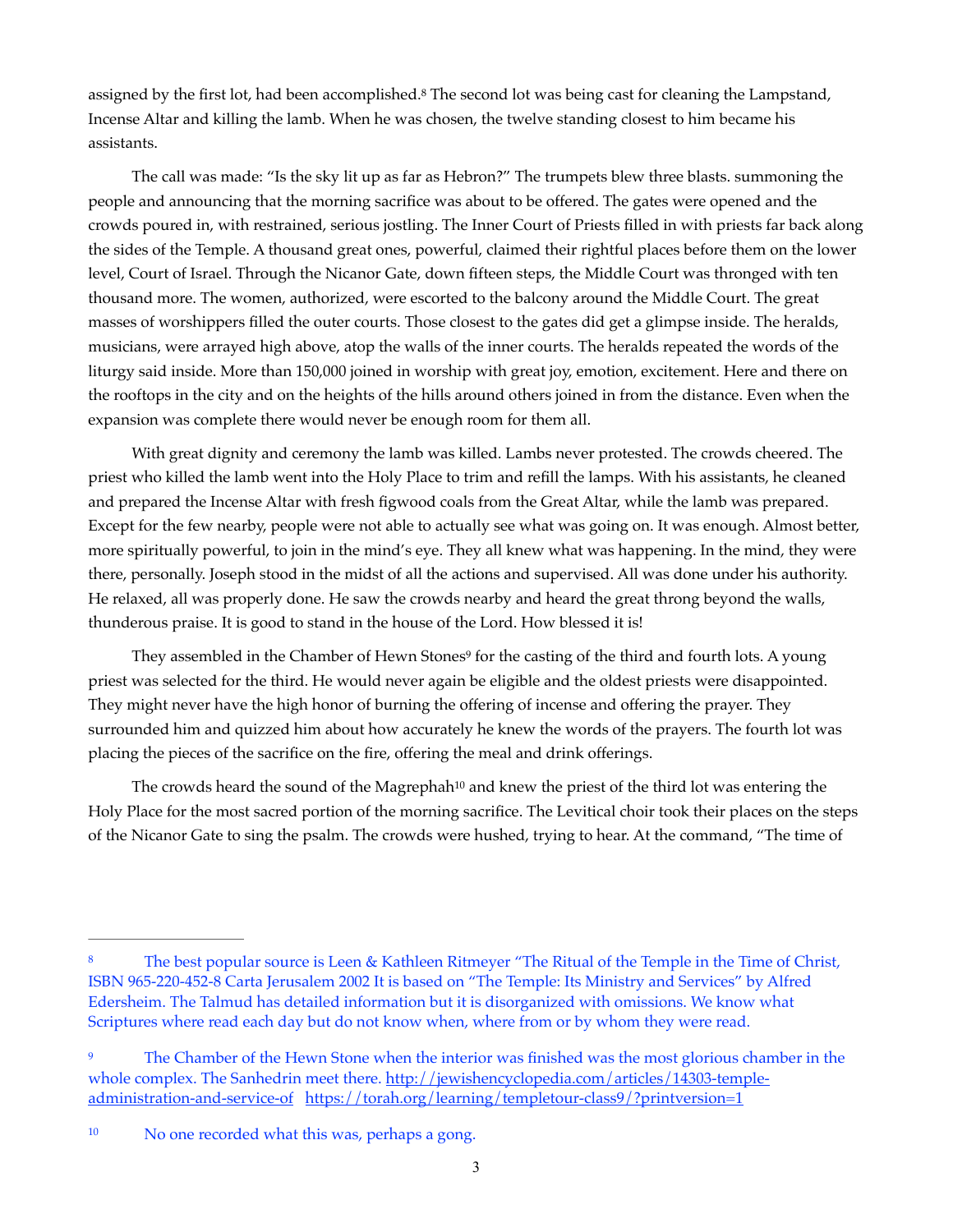<span id="page-3-3"></span>incense has come", the whole multitude fell down before the Lord spreading their hands in silent prayer.<sup>[11](#page-3-0)</sup> The incense was placed on the coals and the Holy Place was filled with fragrant clouds.

<span id="page-3-4"></span>The priest of the fourth lot took the pieces of the sacrificed lamb, ascended the Altar and cast them on the fire. All the officiates with Joseph in the center gathered on the Porch to bless the people. They said; "Yahweh bless thee and keep thee: Yahweh make His face shine upon thee and be gracious unto thee: Yahweh lift up His countenance upon thee and give thee peace.["](#page-3-1)<sup>[12](#page-3-1)</sup> Two silver trumpets were blown, The priest of the fourth lot carried the meat and meal offerings of the Chief Priest around the Altar. Joseph was moved to claim his rights to carry his offerings himself and place them on the fire. He wanted to, needed to take action for himself. He did watch as the priest carried the drink offering around and poured it out at the base. One hundred and twenty trumpets blew. The officer of the cymbals clashed his cymbals. The Levitical choir began the Psalm accompanied by the full orchestra. The service concluded with three more trumpet blasts. The people bowed down, worshipped and erupted with shouts, Hallelujahs, cries of rejoicing, proclaiming the Kingdom of God.

### THE MASTER RETURNS

Yeshua spent the night at Bethany. After they rose and said the Shema and morning prayers, they walked down the Mount toward the Temple. When the pilgrims camped on the Mount of Olives saw Yeshua, there was cheering, cries "Hosanna". They knew what he had done the day before in the Temple. Many thought, hoped, believed, Yeshua was the Messiah. They were going with him to worship the King of Creation, their God, the God of Abraham, Isaac and Jacob, the Redeemer of Israel, the Lord God Almighty, Ruler of the nations. Yeshua was serious, contemplative and motioned those around to carry themselves in peace. His followers at the Olive Press joined in and entered the Eastern Gate. Excitement bubbled under restraint.

<span id="page-3-5"></span>The day before, Yeshua arrived riding the donkey colt after the morning crowd thinned out. The news that Yeshua had driven out the animals for sale and money changers, had spread throughout the pilgrims and city. This morning everyone who could came, government bureaucrats, construction workers, merchants, pilgrims. The courts were filled, most would have been there for morning worship anyway.<sup>[13](#page-3-2)</sup> The anticipation of what Yeshua would do, filled them with excitement. Yeshua found some space in the outer court on the southern side of the Temple between the Huldah Gates. It was as far as he could get from the Temple itself. Because the construction behind them was not finished, there was no portico there for the watch to stand on. The crowd that came in with him joined in the worship, watching, wondering.

After morning worship was over, Yeshua prepared to speak. Part way out in the crowd, Yeshua placed three disciples, further out nine took their places. When Yeshua said something, the first group repeated it in

<span id="page-3-0"></span>Tractate Tamin. section v. has a detailed long description, which Edersheim abbreviated. [11](#page-3-3)

<span id="page-3-1"></span>[<sup>12</sup>](#page-3-4) Talmud 7.2. In the Temple they pronounced the Name, while elsewhere they said "Lord".

<span id="page-3-2"></span><sup>&</sup>lt;sup>[13](#page-3-5)</sup> It was not socially possible to begin work, open a shop, begin anything until after morning prayers were finished. Many came to worship. Some came because it was the thing to do, the place where arrangements were made for later. On a non festival days 50,000 could be at morning prayer. With pilgrimage festivals over 150,000 crowded together. Some of the regulars, many women, took the opportunity to avoid the crush and did not come, others just made sure they were extra early so they could still be in front.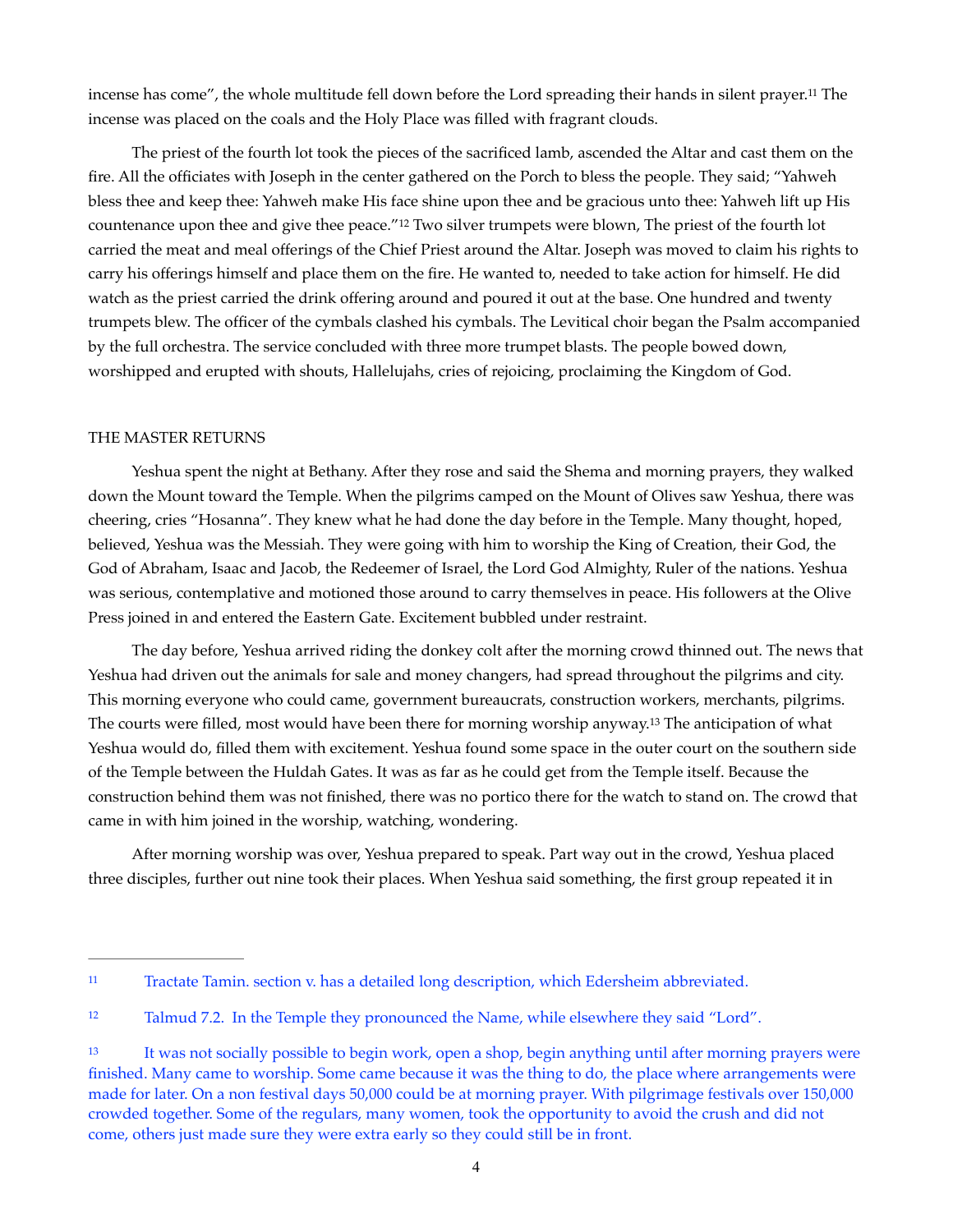<span id="page-4-4"></span>unison and then the next group did the same.<sup>[14](#page-4-0)</sup> Tens of thousands could hear his message. There were a number of other teachers with groups around them with similar arrangements. The Outer Temple Court was the place where scholars taught. At festivals there were more teachers and large crowds. People would go from teacher to teacher, listen a bit and compare. It was the way a teacher could become famous. The more famous they became, the greater the crowd they attracted. Money, as always, went along with fame. Judas was happy collecting gifts.

<span id="page-4-5"></span>The most famous teachers were Gamaliel and Shammai, Hanina ben Dosa, Jonathan ben Uzziel, Abba Sual ben Batnit, Eliezer ben Jacob.<sup>[15](#page-4-1)</sup> The leaders were happy to see that many of those who listened to Yeshua went on to listen to others. It did not look like he was turning the whole crowd into his followers. The crowds always hoped that Judah ben Bathyra would come from Babylon. He had a great reputation. Meanwhile other worshippers were passing through with sacrifices and gifts. The thirteen trumpets were ringing with coins dropping into the chests of the treasury[.16](#page-4-2)

<span id="page-4-6"></span>Joseph had business to attend. There were reports from priestly houses and bureaucratic departments. The Festival had long established procedures. The continual growth in numbers made the focus on what adjustments and improvements were needed. Some matters he could decide, others were better for the council. He consulted with his father-in-law, if it needed to go to the council then he discussed that with the Nasi and Av Beit Din. The four controlled the government. Most tasks had assigned Priestly families. That required delicate oversight. The council considered conversions of agricultural land to buildings, markets and campgrounds. Extending the Temple Platform required destruction of some priestly houses. Proper new sites for them had to be designated. The area in front of the Huldah gates was being cleared for the plaza.

<span id="page-4-7"></span>The Treasurer[,](#page-4-3) Ishmael the son of Phabi<sup>[17](#page-4-3)</sup>, reported a gold plate, two grape leaves and a grape had already been given. They were displayed on the Duchan inscribed with their donor's names. They would be displayed until mounted at the end of the festival. They exclaimed with joy. All knew this final gold plate completed the interior of the Holy of Holies. Other gold plates were being placed on the exterior of the Temple. One of the younger men exclaimed the Messiah would not come until, his house, the Temple, was finished.

Pilate and Claudia were shopping for luxury items in the fair by the Palace gate. Pilate was relaxed, happy. He had only heard favorable reports. This year promised to be good. There were silks, spices, ivory, pearls, jewels, inlaid tables with rare woods and stones, oryx and rhinoceros horns, giraffe tails. The other fairs were packed with more common trade goods. The servants and Titus were with them, his first experience mixing in with the local people. By their Roman dress and eight man guard, they were very conspicuous. Pilate

<span id="page-4-0"></span>Until the invention of electronic amplifiers, this is how large groups were addressed. Ghandi spoke to [14](#page-4-4) crowds of a half million this way in the early 20th Century.

<span id="page-4-1"></span><sup>15</sup> Great Rabbis of Jesus' day still known today. <https://en.wikipedia.org/wiki/Tannaim>Gamaliel I, the [Elder](http://en.wikipedia.org/wiki/Gamaliel) [Jonathan ben Uzziel](http://en.wikipedia.org/wiki/Jonathan_ben_Uzziel) [Hanina Ben Dosa](http://en.wikipedia.org/wiki/Hanina_Ben_Dosa) [Abba Saul ben Batnit](http://en.wikipedia.org/wiki/Abba_Saul_ben_Batnit) [Judah ben Bathyra](http://en.wikipedia.org/wiki/Judah_ben_Bathyra) [Eliezer ben Jacob I](http://en.wikipedia.org/wiki/Eliezer_ben_Jacob_I) <https://en.wikipedia.org/wiki/Shammai>

<span id="page-4-2"></span><sup>&</sup>lt;sup>16</sup> [www.bible-history.com/court-of-women/the\\_temple\\_treasury.html](http://www.bible-history.com/court-of-women/the_temple_treasury.html) The offering boxes were identified by letters of the Greek not the Hebrew alphabet.

<span id="page-4-3"></span>[<sup>17</sup>](#page-4-7) http://en.wikipedia.org/wiki/Abba\_Saul\_ben\_Batnit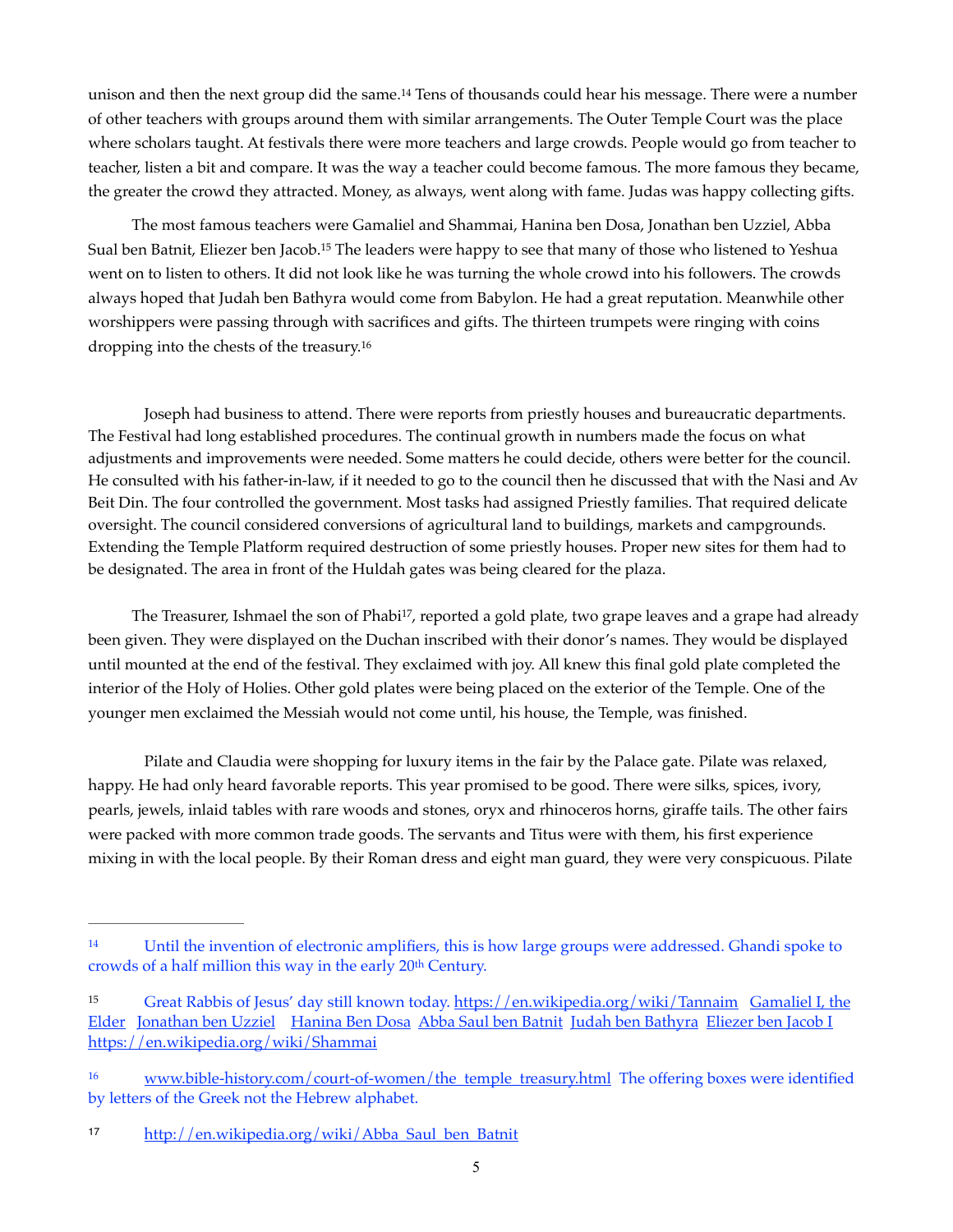<span id="page-5-6"></span><span id="page-5-5"></span>told Titu[s](#page-5-0) when the crowds left after the festival, he would show him the Tombs of the Maccabees<sup>[18](#page-5-0)</sup> and Herod's family tomb<sup>[19](#page-5-1)</sup>. It was modeled on the one Augustus built in Rome.

<span id="page-5-7"></span>Yeshua had hardly taken his seat when he was challenged. The leaders said he had no authority to do what he had done or even to speak.<sup>[20](#page-5-2)</sup> His answer, a question to them, put them to shame. Then he told the crowds parables that were veiled criticisms of the leaders. He was calm, friendly, relaxed as he taught. He had the powerful voice of an experienced orator, which he was. The crowds were eager. They wanted him to lead them in rebellion. They despised the leaders over them. The Romans were an insult. They were the chosen people. Their God was the God of the whole world. They longed for His Kingdom to be revealed, Jerusalem, to be the Capitol of the nations. They despised their own authorities. They rejoiced at every word of Yeshua that condemned the leaders and showed how self centered and false they were. The powerful rejected God's will and in turn were rejected by God. The crowds wanted Yeshua to be the promised Messiah of God. He was proclaiming the Kingdom of God.

Av and Phil were watching closely. They had heard tales about this Yeshua. He was the talk of the nation even before yesterday. They heard in their synagog the council had posted him for arrest, blasphemy, a death sentence. They liked to spend their time at the Festivals going from teacher to teacher, checking out the sights, looking for something new. They were from a small town in the Negev off the route of the travelers, so it missed much of what was happening.

"Phil, what do you think? Folks are saying he is going to claim he is the Messiah."

"Av, I don't know. We need the Messiah. That will overthrow everything."

"He has set himself up as a great one. Look how many trained disciples he has."

"He has been building a base for action. This is no small thing."

"They say he does miracles. Do you think we might see a miracle?"

"Raising Lazarus from the dead was supposed to have happened just over at the Mount of Olives."

"Look at all the priests listening. The Temple watch are all around, soldiers too."

"On all the roofs around. I have never seen so many before. Makes me uncomfortable."

<span id="page-5-9"></span><span id="page-5-8"></span>Gamaliel had a very large crowd, numbering tens of thousands with a large number of disciples. He carried on the linage and teachings of his grandfather Hillel and father Shimon<sup>21</sup>[.](#page-5-3) With an equally large attendance on the other side of the Court was Shammai. He was very old and of the highest respect. The people would contrast th[e](#page-5-4)ir teachings. Gamaliel was Nasi - Prince<sup>[22](#page-5-4)</sup> and Shammai was Av Beit Din "Master of the

<span id="page-5-0"></span><sup>18</sup> <https://www.livescience.com/52243-lost-tomb-maccabees-possibly-found.html>

<span id="page-5-1"></span><https://www.baslibrary.org/biblical-archaeology-review/9/3/2> [19](#page-5-6)

<span id="page-5-2"></span><sup>&</sup>lt;sup>[20](#page-5-7)</sup> Matthew. 21:23, Mark. 11:27, Luke 20:1

<span id="page-5-3"></span><sup>21</sup> [https://en.wikipedia.org/wiki/Hillel\\_the\\_Elder](https://en.wikipedia.org/wiki/Hillel_the_Elder) https://en.wikipedia.org/wiki/Simeon\_ben\_Hillel <https://en.wikipedia.org/wiki/Gamaliel>

<span id="page-5-4"></span><sup>22</sup> [https://en.wikipedia.org/wiki/Nasi\\_\(Hebrew\\_title\)](https://en.wikipedia.org/wiki/Nasi_(Hebrew_title))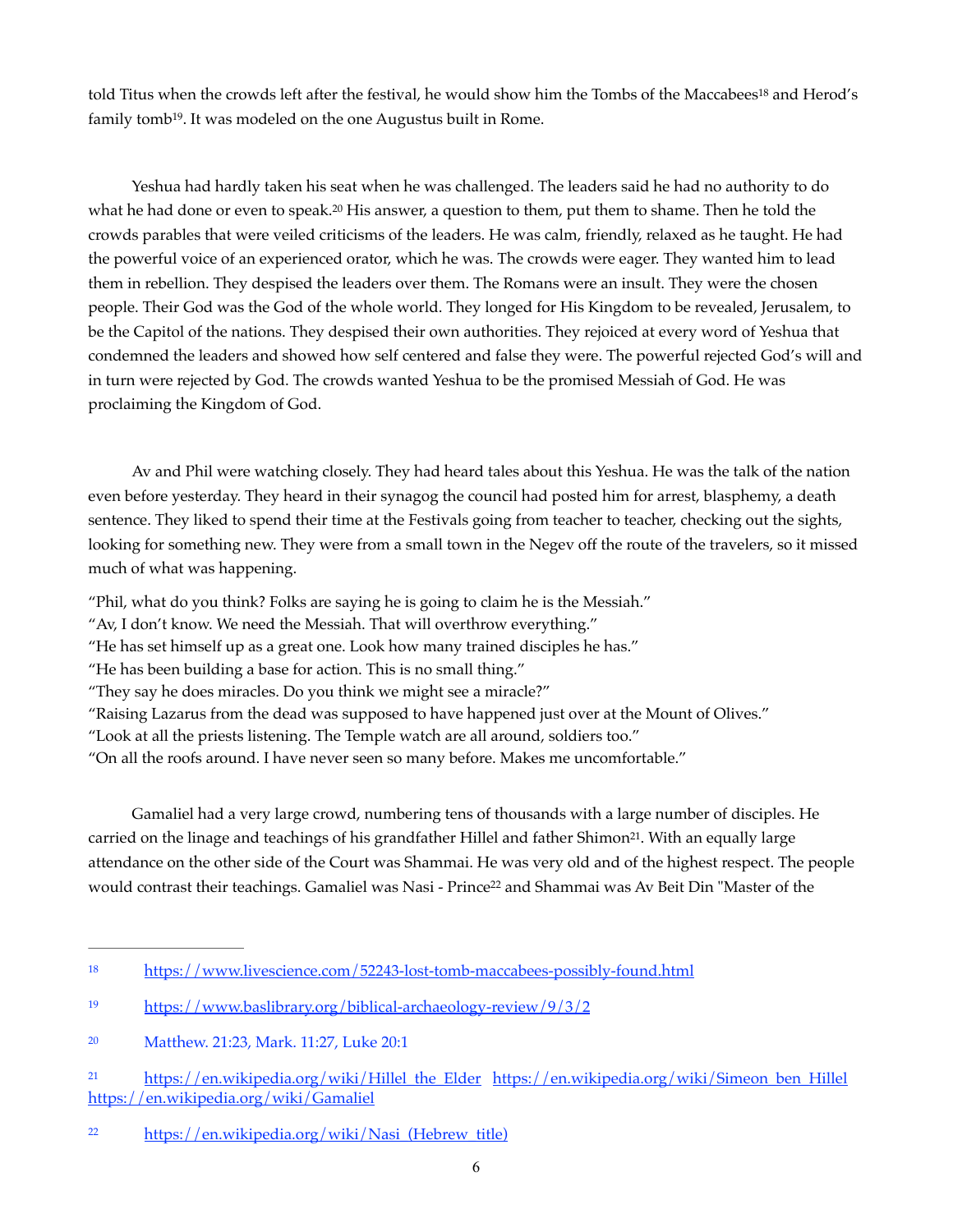<span id="page-6-3"></span>Court" - Chief Justice<sup>23</sup>[,](#page-6-0) that limited their time to teach. They would hand their places over to leading disciples. In between the great ones were minor, newer teachers hoping to attract some of the spill over. People would go from one to the other, listen for a while. Some would stay and move in closer. In time after faithful listening, learning, the teacher might invite them to the front as disciples. The highest disciples were sent out into the crowd as heralds, repeating the teacher's words. The teachers were careful to repeat their parables and teachings with identical words so they could be memorized. That made it easier for the heralds since they knew the words by heart. [24](#page-6-1)

<span id="page-6-4"></span>People in the crowds were saying. "Who does he think he is to talk like that?" "All the other Rabbis quote and explain the scriptures." "They quote the other scholars and logically prove their points. He talks for himself."<sup>25</sup>

<span id="page-6-5"></span>"I liked what he did when he asked them how the Messiah could be both David's son and Lord. They couldn't answer him. They would have had to admit the way they understand the scriptures was wrong."

"He is a man just like you. He is out of step with them all. He does not follow the accepted ways. The others all talk like men even though they all disagree." "He talks like he is from somewhere else." "Ignorant Galilean. They say he has a spirit, stay away from spirits. miracles of Satan."

"But he speaks deep truths for life. The scholars just try to show off how much they know. How far above us they are. They talk as if the only things that matter are agreeing with their understanding and keeping the laws their way. Is that everything God the Creator of all Heaven and Earth expects of us?"

"God commands us to purity and righteousness. Being correct is most important." " Many who talk that way, seem to arrange the coins on the table to fall into their pockets." "The Lord God commands us to meditate constantly on His precepts, to be faithful to His word. We must be careful to obey His word exactly."

Av and Phil liked to listen carefully to the teachers explain the meaning of passages in scripture and in the Oral Law. They were precise and clear. Their teachings were impressive displays of scholarship, quoting older authorities and other passages of scripture in support of their teachings.

"Av, when I listen to a new teacher I try to figure out what school he follows."

"Phil, most of the teachers agree about most meanings but here and there, they do have differences."

"Not just differences outright disagreements, opposing viewpoints."

"Sometimes they are really saying the same thing, but they hide that in their words."

<span id="page-6-0"></span><sup>&</sup>lt;sup>23</sup> [https://en.wikipedia.org/wiki/Av\\_Beit\\_Din](https://en.wikipedia.org/wiki/Av_Beit_Din) https://en.wikipedia.org/wiki/Shammai

<span id="page-6-1"></span>[https://en.wikipedia.org/wiki/Oral\\_Torah](https://en.wikipedia.org/wiki/Oral_Torah) These are descriptions of what the teachers were doing and the basis of their teaching. <http://www.jewishencyclopedia.com/view.jsp?artid=113&letter=O>

<span id="page-6-2"></span>[<sup>25</sup>](#page-6-5) Many readers are unfamiliar with Rabbinical writings Talmud, Mishnah.. They do not realize much of Jesus' preaching is similar to the norm of the times. The great difference was the announcement the Kingdom of God was now present in himself. Christian ministers also base their message on what the Bible says. See [http://](http://www.sacred-texts.com/jud/t03/psc09.htm) [www.sacred-texts.com/jud/t03/psc09.htm](http://www.sacred-texts.com/jud/t03/psc09.htm) for Babylonian Talmud, Book 3: Tracts Tracts Pesachim, Yomah and Hagiga, tr. by Michael L. Rodkinson, [1918]. Also "Hillel and Jesus" James H. Charlesworth and Loren L Johns, editors, Fortress Press 1997.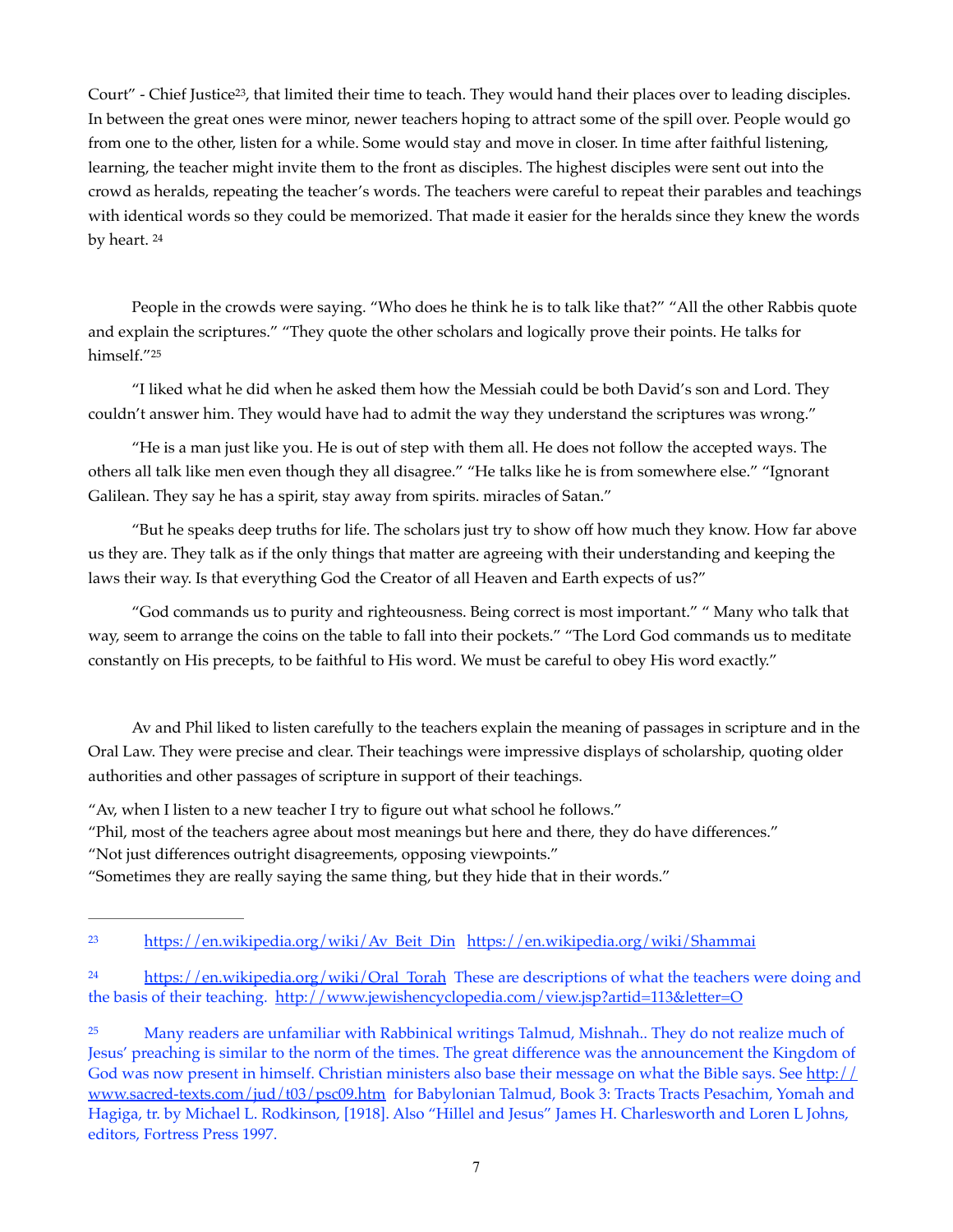"That's why I listen to pick out the common, the basic ideas."

"Sometimes it is either one way or the opposite. There is nothing in-between."

"I wanted to hear Gamaliel but the crowd is too big. I can hardly hear his disciples repeating his words."

"Let's come back later. This fellow teaching next to him doesn't have very many around."

<span id="page-7-3"></span>As Av and Phil walked from scholar to scholar a few conflicts were clear. There were the old ones between the Sadducce[s](#page-7-0)<sup>[26](#page-7-0)</sup> and everyone else. Since they represented the established priesthood, they claimed to have the old truths. They rejected the Oral Law, traditions, claiming to hold the scriptures alone. However many scriptures did not support their teachings. One position was there was no resurrection from the dead, no life forever. "If they all came back there would be no room for them all to fit." Av and Phil, most people, did not accept their ideas. Another reason for rejection may have been more important. Sadducces controlled the Sanhedrin. They were all about themselves, their rights, privileges, authority. They were the religious court and since they counted all government affairs to be religious, government as under their control. They divided the government bureaucracy between the different priestly houses. They collected the taxes and donations from the diaspora, distributed the funds, equipped and led the army, controlled the trade, conducted the affairs with Rome and other nations. They were the judges, all to their own advantage.<sup>[27](#page-7-1)</sup> As far as Rome was concerned, the Chief Priest was King and they were ruling council. Judea was the Sadducces' Kingdom.

<span id="page-7-5"></span><span id="page-7-4"></span>There were conflicts between the House of Shammai and the House of Hillel<sup>28</sup>[.](#page-7-2) Shammai had always disagreed with Hillel and his followers. Shammai felt they did not properly obey the Torah. He defended the strictest observance of the Torah and traditions. Each side had many supporters. On almost everything else in scripture and tradition they were in full agreement. An example of their difference, Hillel allowed for divorce for any reason and Shammai opposed divorce.

The teachers in the Courts presented the breadth of faith. Teachers would open up sections of Torah, creation, Noah, Abraham, Issac especially his obedient sacrifice, Joseph, the sojourn in Egypt, Moses, Passover redemption, the covenant at Sinai. The whole salvation history was covered by one teacher or another over the days. David, the royal covenant, the prophets, rebellion, exile and restoration, the Messianic promises. The scrolls were carefully considered. The ancient writings were taught in Hebrew. The newer Greek writings were taught in Greek. Singers sang old psalms and offered new works for consideration. It was a time of active

<span id="page-7-0"></span><https://en.wikipedia.org/wiki/Sadducees> <https://en.wikipedia.org/wiki/Sanhedrin>[26](#page-7-3)

<span id="page-7-1"></span>[<sup>27</sup>](#page-7-4) Wellhausen, Julius (2001). The Pharisees and the Sadducees. Macon: Mercer University Press. ISBN 9780865547292. p43 [http://en.wikipedia.org/wiki/Julius\\_Wellhausen](http://en.wikipedia.org/wiki/Julius_Wellhausen) Almost everything we know of them is from their opponents and much later. Those writers focused on religious issues and ignored everything else, government bureaucracy. Actually we know little about Roman government bureaucracy.

<span id="page-7-2"></span><sup>&</sup>lt;sup>[28](#page-7-5)</sup> https://en.wikipedia.org/wiki/Houses of Hillel and Shammai Both are Pharisees, the top two positions of the Council are theirs. https://en.wikipedia.org/wiki/Pharisees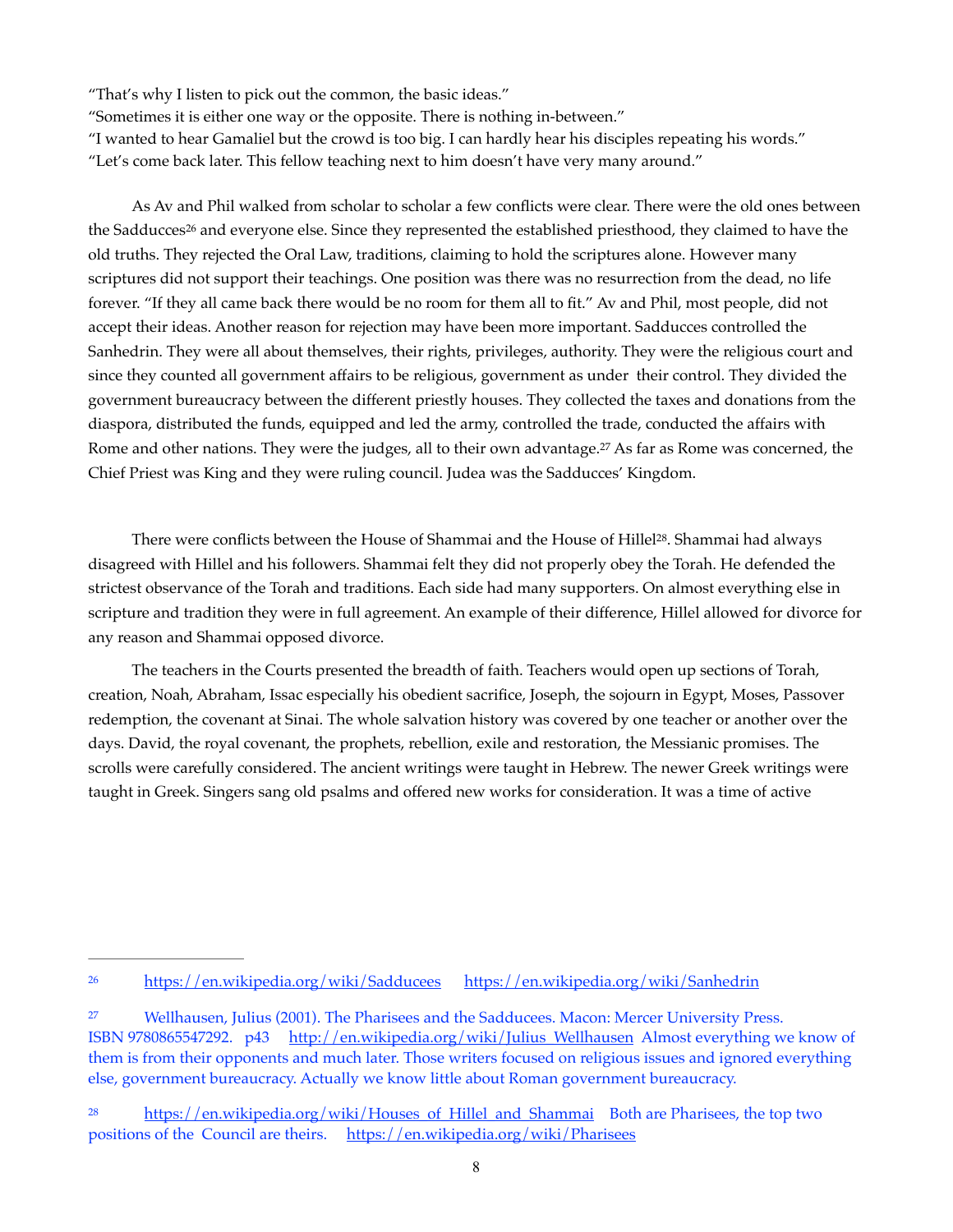<span id="page-8-6"></span><span id="page-8-5"></span>creationof literary works.<sup>[29](#page-8-0)</sup> The people felt God was speaking to them. They were the people of God listening to His voice, obeying Him. He was moving in their world. They expected to see Him, His Messiah, soon. They were looking for, living for the Kingdom of God[.](#page-8-1)<sup>[30](#page-8-1)</sup>

<span id="page-8-9"></span><span id="page-8-8"></span><span id="page-8-7"></span>Other idea[s](#page-8-2) were presented in the guest houses<sup>[31](#page-8-2)</sup> and great houses of the powerful.<sup>32</sup> The "Pious Ones" did not teach in the Temple. They were located on the Western Hill. The political revolutionaries met by invitation in secure houses. Instead of traveling to Gymnasiums in Athens and Alexandria to study, people could geta sample of those ideas in the Gymnasium in Jerusalem.<sup>[33](#page-8-4)</sup> Stoics, Peripatetics, Epicurians, Eclectics, Gnostics all had their proponents. Greek and Roman historians and literary authors were not as well represented. The mathematicians and engineers were welcome in the Roman garrisons. Legions were combat engineers, skilled, builders of siege engines and every other kind of structure. The great retaining walls and water works were prime attractions.

"Av, I wish my Greek was better. I'm good enough in the market but scholars use words I do not understand." "With a Greek name you should."

"It is getting late. Let's go tomorrow. I want to look then at the luxuries in the fair by Palace."

"Have you ever touched silk? It shimmers like light."

In the market fairs merchants from far off lands regaled the crowds with tales of what they claimed to have seen. Rocs, enormous birds, magical jinns, flying carpets. For those interested they would talk about the pagan religions where they were. Reincarnation in the east, Elysium in the west. The people heard of lands in

<sup>&</sup>quot;Phil, it is so crowded here, we should go to the gymnasium and hear the Gnostics. They seem to always have something new."

<span id="page-8-0"></span><sup>&</sup>lt;sup>[29](#page-8-5)</sup> The Torah-Law and Prophets were accepted Holy. Most of the rest the Old Testament was also accepted. The Greek writings are called second canon, deuterocanonical and apocrypha. Many more writings are known, some only by title or excerpts. Some of them were very popular. The first 90 Psalms had been collected in Psalm Books 1, 2, 3. Psalms 91 - 150 had not yet been codified. See [http://thesignofconcord.com/uploads/](http://thesignofconcord.com/uploads/The_Psalm_and_Qumran.pdf) The Psalm and Qumran.pdf https://en.wikipedia.org/wiki/Deuterocanonical books The Hellenistic Jews of Acts 6 are all local Jews who normally used Greek.

<span id="page-8-1"></span><sup>&</sup>lt;sup>[30](#page-8-6)</sup> "In regard to 'the kingdom' whatever the Rabbis understood by it, the feeling was so strong, that it was said: 'any prayer which makes no mention of the kingdom is not a prayer at all.' Edersheim p. 156

<span id="page-8-2"></span>Synagogue of the Freedmen (as it was called)—Jews of Cyrene and Alexandria Acts 6:9. The 480 [31](#page-8-7) guesthouses catered to the needs of their communities. <https://www.jerusalemperspective.com/2396/>

<span id="page-8-3"></span><sup>32</sup> [https://en.wikipedia.org/wiki/Jewish\\_schisms](https://en.wikipedia.org/wiki/Jewish_schisms) [https://en.wikipedia.org/wiki/Hellenistic\\_Judaism](https://en.wikipedia.org/wiki/Hellenistic_Judaism) Adaptation to Hellenic culture did not require compromise of Jewish precepts or conscience. When a Greek gymnasium was introduced into Jerusalem, it was installed by a Jewish High Priest. And other priests soon engaged in wrestling matches in the palaestra. They plainly did not reckon such activities as undermining their priestly duties. Erich S. Gruen

<span id="page-8-4"></span>[<sup>33</sup>](#page-8-9) [https://en.wikipedia.org/wiki/Gymnasium\\_\(ancient\\_Greece\)](https://en.wikipedia.org/wiki/Gymnasium_(ancient_Greece)) [https://en.wikipedia.org/wiki/](https://en.wikipedia.org/wiki/Hellenistic_philosophy) [Hellenistic\\_philosophy](https://en.wikipedia.org/wiki/Hellenistic_philosophy)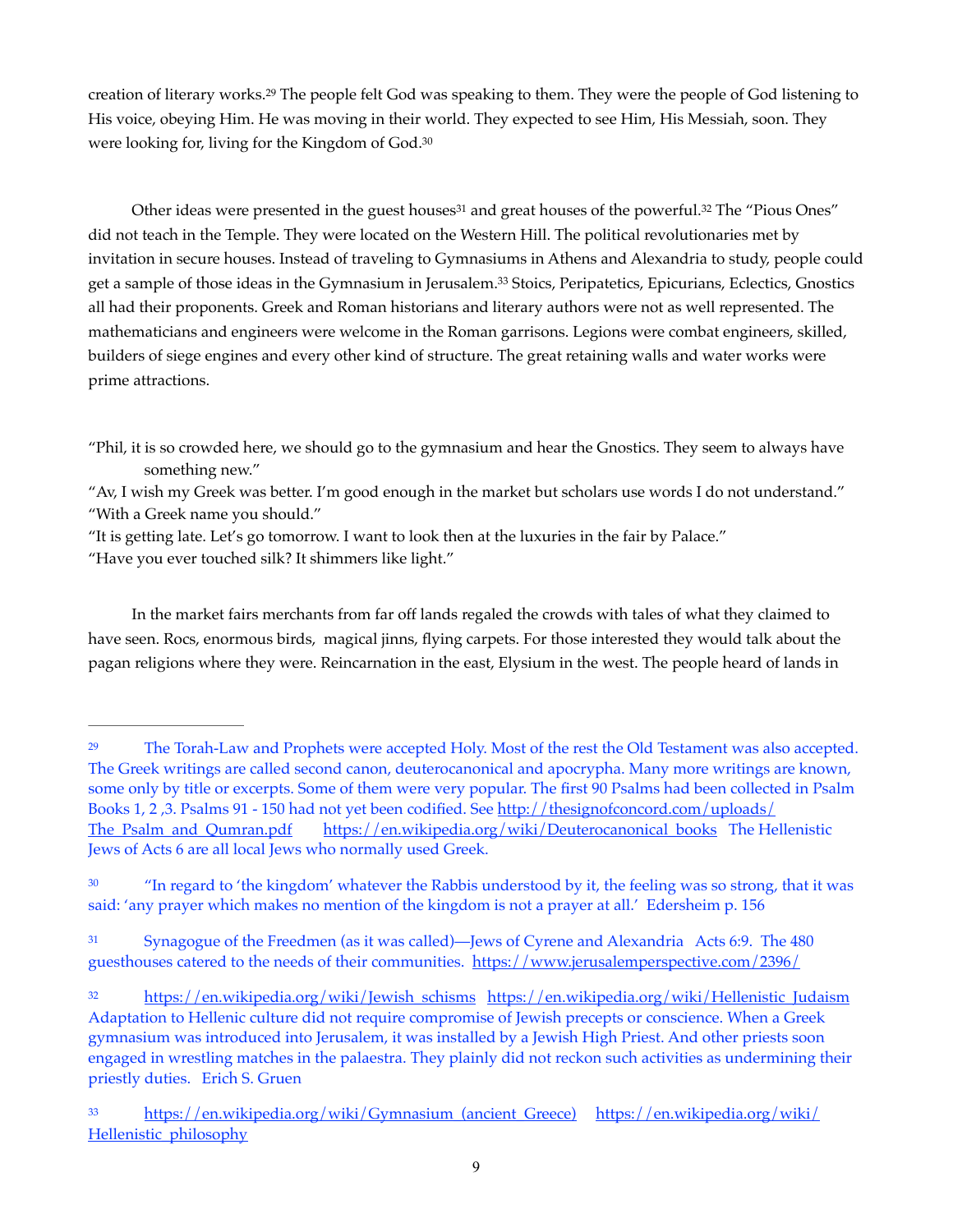the far north where ice floated on the seas. They heard the latest news from Rome about the Emperor Tiberius and Sejanus, the speculation that he would overthrow the Emperor in his feeble old age.

Some merchants from Parthia came looking for the house of the Master of the Oil. They were carrying a letter to his sisters from their husbands. They were directed to Lazarus' home in Bethany. The family business was Sacred Olive Oil. Mary and Martha were overjoyed to get the letter. The merchants told them, they encountered their husbands in Parthia. Their husbands took a large shipment of Sacred Olive Oil with them to sell in the synagogs of the east. There was always surplus sacred olive oil, since they did not dare run out. The further east they went the higher the price they were able to get.That was fair. The further they went the more it cost them. They had been selling just enough oil to fund traveling further. The letter said they hoped to be able to get beyond the Oxus River to Bukhara<sup>34</sup>[.](#page-9-0) There were reports there were people from the tribes of Naphtali and Issachar. God willing, they would buy silks there and return. They prayed, God willing, to be able to be back in Jerusalem by Sukkot. They thanked them for their prayers and asked that they would continue to pray the Lord of all nations would guide, guard and bless them. They kept their wives and children in their prayers.

<span id="page-9-1"></span>Yeshua told parable after parable, repeating the themes of God's judgment of the rich and powerful and blessing of the poor. The people counted themselves the poor, the powerless of the land. Yeshua taught the kingdom of heaven would be like a great banquet for all people. The King would come back to his own land to gather His own. The rich would be cut down and the poor raised up. They were to love God and love all people. They felt he was talking about them as the people in that Kingdom and about himself as the Messiah. Yeshua did not teach like the others. He focused on what God intends for the people, the purpose behind the scriptures. Yeshua remained teaching until evening prayer. That was almost identical to the morning worship. Then he went to the Olive Press and up to Lazarus's home.

# Questions:

- 1 What was morning prayer like in the Temple? It was nothing like any Church Service!
- 2 What and why did the people and leaders feel and react?
- 3 What was going on in the enormous Temple Courts?
- 4 How did the people learn of ideas and events far away from Jerusalem?

5 Why were Mary and Martha staying with Lazarus? Culturally this is most unusual. Businesses were family arrangements. If he was master of the sacred oil, this gives a reason for the husbands to be absent, and a way to introduce the far extent of the diaspora of the "ten lost tribes". .

<span id="page-9-0"></span><sup>&</sup>lt;sup>[34](#page-9-1)</sup> [https://en.wikipedia.org/wiki/](https://en.wikipedia.org/wiki/Transoxiana)History of the Jews in Tajikistan https://en.wikipedia.org/wiki/ [Transoxiana](https://en.wikipedia.org/wiki/Transoxiana) <https://en.wikipedia.org/wiki/Bukhara> [https://en.wikipedia.org/wiki/Bukharan\\_Jews](https://en.wikipedia.org/wiki/Bukharan_Jews)